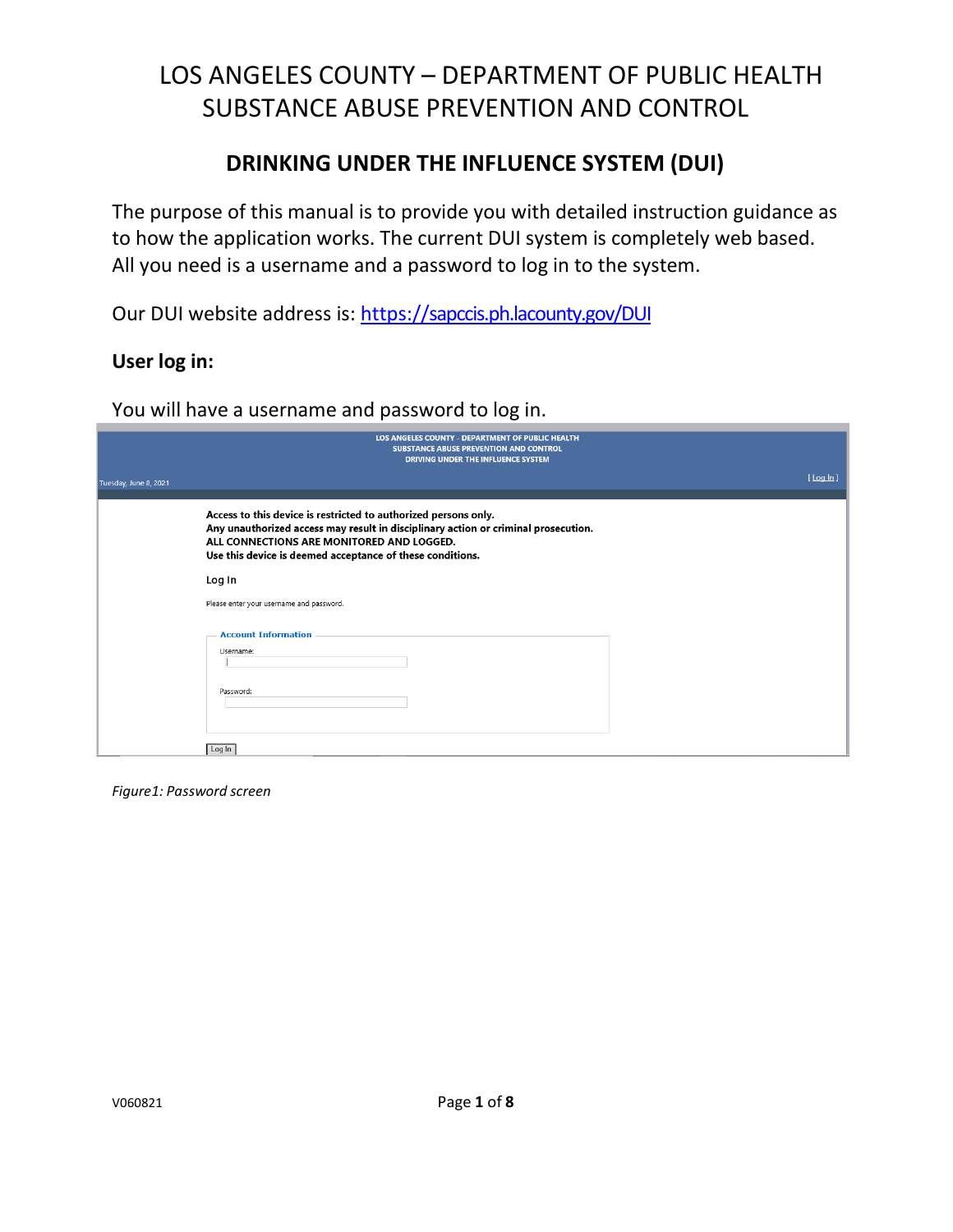## **DRINKING UNDER THE INFLUENCE SYSTEM (DUI)**

After logging in to the system – database main screen shows up.

|      | Welcome Demouser! [     |                  |                                                 |             |  |  |
|------|-------------------------|------------------|-------------------------------------------------|-------------|--|--|
| Home | Participant Information | Provider Reports | Change Password                                 | User Manual |  |  |
|      |                         |                  | WELCOME TO DRIVING UNDER THE INFLUENCE PROGRAM! |             |  |  |
|      |                         |                  |                                                 |             |  |  |
|      |                         |                  |                                                 |             |  |  |
|      |                         |                  |                                                 |             |  |  |
|      |                         |                  |                                                 |             |  |  |
|      |                         |                  |                                                 |             |  |  |
|      |                         |                  |                                                 |             |  |  |
|      |                         |                  |                                                 |             |  |  |
|      |                         |                  |                                                 |             |  |  |

There are five menu items:

- 1. Home
- 2. Participant Information
- 3. Provider Reports
- 4. Change Password
- 5. User Manual

### **Changing your password**

If you want to change password – please click on the change password. The following screen shows up where you can enter current password once and new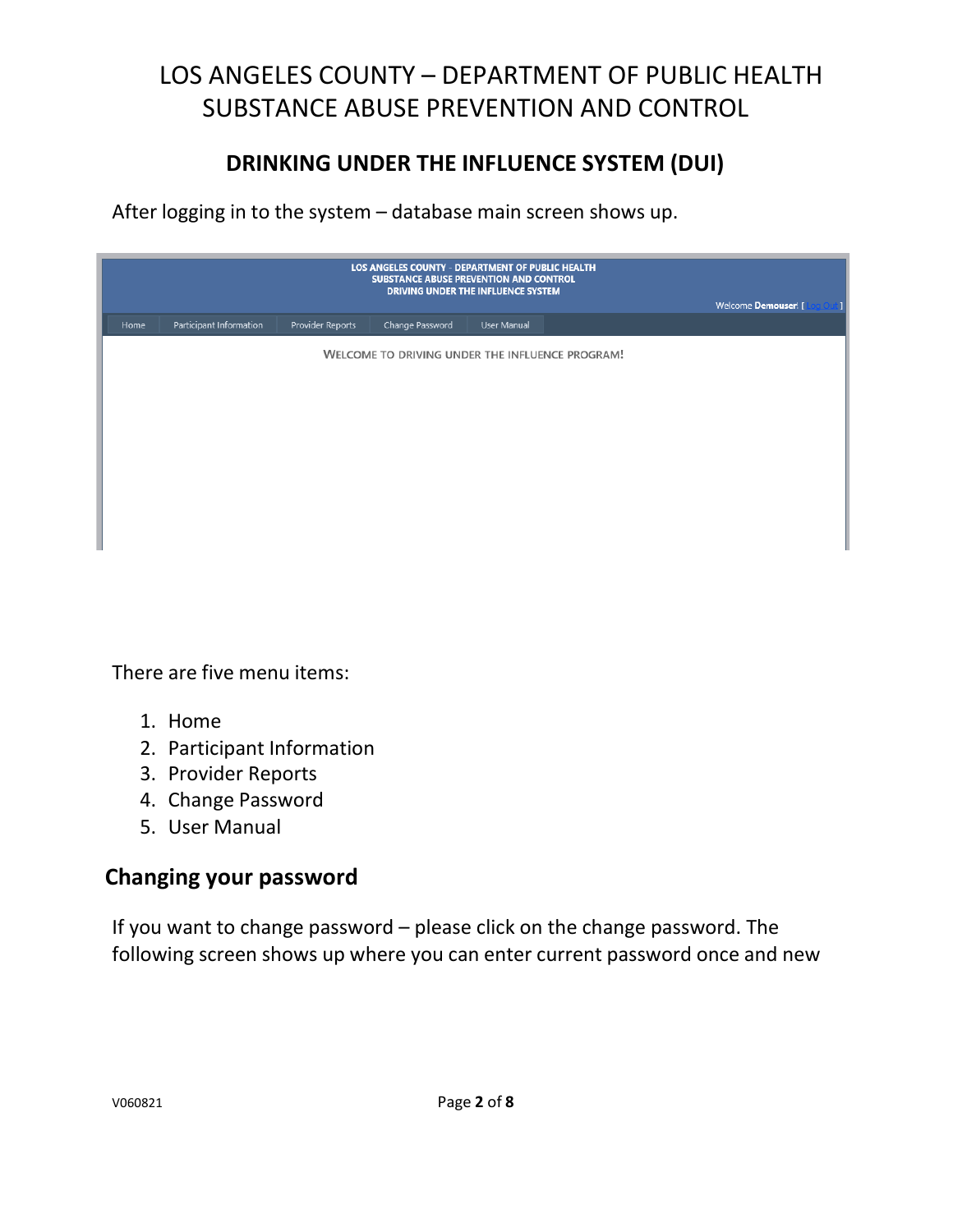### **DRINKING UNDER THE INFLUENCE SYSTEM (DUI)**

password two times and click on "Change Password" to activate the new

**CHANGE PASSWORD** 

Use the form below to change your password.

New passwords are required to be a minimum of 6 characters in length.

| Old Password:         |  |  |
|-----------------------|--|--|
|                       |  |  |
| New Password:         |  |  |
|                       |  |  |
| Confirm New Password: |  |  |
|                       |  |  |
|                       |  |  |

### **Participant Information** contains two sub

menu items.

- 1) New Intake
- 2) Existing Participants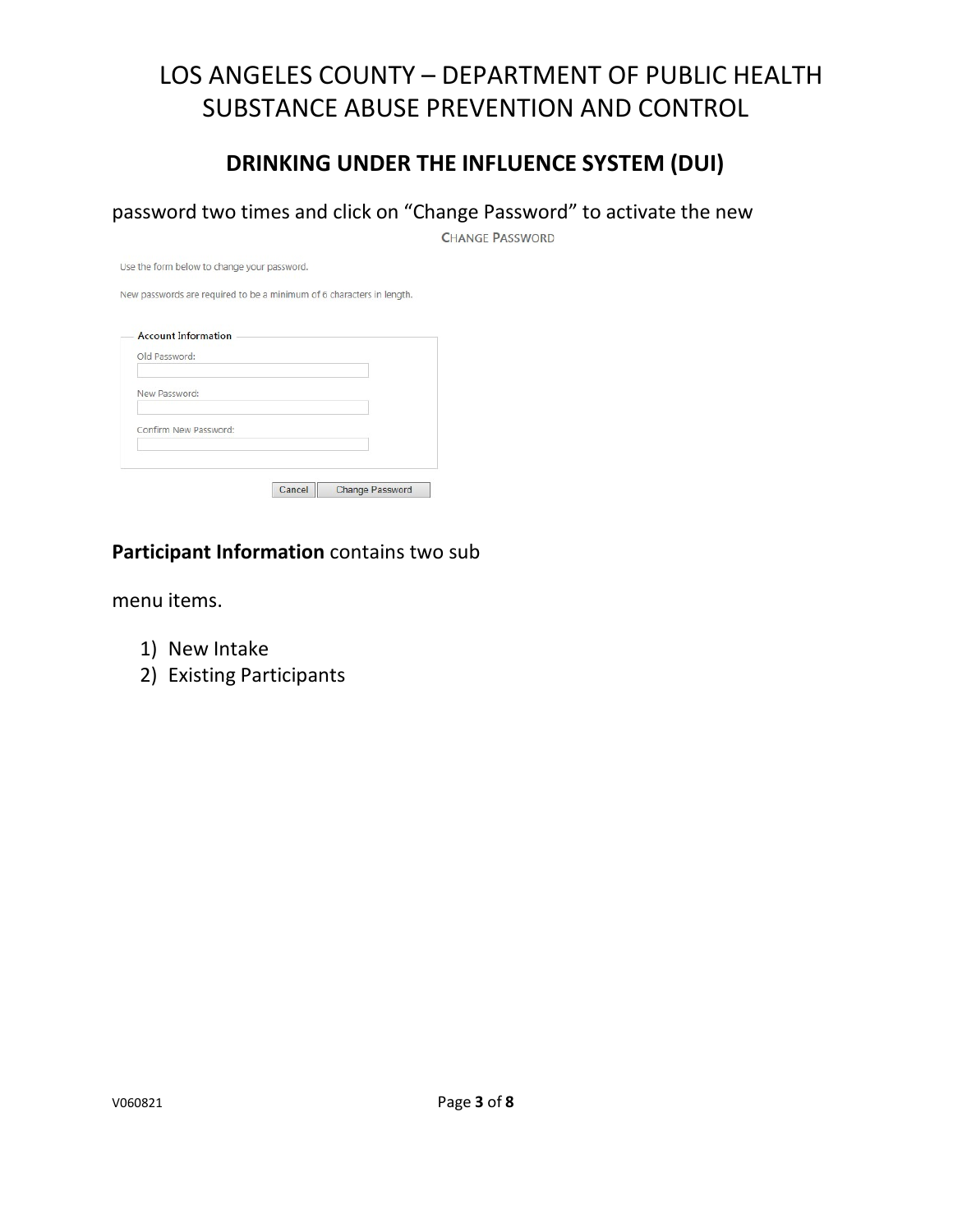### **DRINKING UNDER THE INFLUENCE SYSTEM (DUI)**

| DEMO, INC.                                                                                |                                                       |                            |   |  |  |  |  |  |  |  |  |  |  |  |
|-------------------------------------------------------------------------------------------|-------------------------------------------------------|----------------------------|---|--|--|--|--|--|--|--|--|--|--|--|
| <b>CLIENT INTAKE/CHANGE OF STATUS</b>                                                     |                                                       |                            |   |  |  |  |  |  |  |  |  |  |  |  |
|                                                                                           |                                                       |                            |   |  |  |  |  |  |  |  |  |  |  |  |
| 11. Docket Citation # - No. Of<br>Def:                                                    | $01 -$                                                | Citation Number:           |   |  |  |  |  |  |  |  |  |  |  |  |
| When entering Docket Citation # - please make sure not to enter the extension with hyphen |                                                       |                            |   |  |  |  |  |  |  |  |  |  |  |  |
| Intake Type:                                                                              | New Intake<br>$\checkmark$                            |                            |   |  |  |  |  |  |  |  |  |  |  |  |
| Select Location:                                                                          | 123 Main Street<br>$\checkmark$                       | 7. Client ID:              |   |  |  |  |  |  |  |  |  |  |  |  |
| Select Referred Program:                                                                  | AB541 V                                               |                            |   |  |  |  |  |  |  |  |  |  |  |  |
|                                                                                           |                                                       |                            |   |  |  |  |  |  |  |  |  |  |  |  |
|                                                                                           |                                                       |                            |   |  |  |  |  |  |  |  |  |  |  |  |
| 1. Provider Number:                                                                       | 5486140XX                                             |                            |   |  |  |  |  |  |  |  |  |  |  |  |
| 2. Participant's Name:                                                                    |                                                       |                            |   |  |  |  |  |  |  |  |  |  |  |  |
| Last Name:                                                                                |                                                       | 8. Participant's Zip Code: | ✓ |  |  |  |  |  |  |  |  |  |  |  |
| First Name:                                                                               |                                                       | 9. Enrollment Date:        |   |  |  |  |  |  |  |  |  |  |  |  |
| Middle Name:                                                                              |                                                       |                            |   |  |  |  |  |  |  |  |  |  |  |  |
| Legal Name:                                                                               |                                                       | Arrest Date:               |   |  |  |  |  |  |  |  |  |  |  |  |
| 3. Birthdate:                                                                             |                                                       | 10. Conviction Date:       |   |  |  |  |  |  |  |  |  |  |  |  |
| Age:                                                                                      |                                                       |                            |   |  |  |  |  |  |  |  |  |  |  |  |
| 4. Sex:                                                                                   | $\checkmark$<br><b>Non LA County Court Click Here</b> | Client Phone Number:       |   |  |  |  |  |  |  |  |  |  |  |  |

Upon entering the intake information click on the 'Submit' button to complete the transaction. After the record has been saved it will show up in existing participant menu

|  |  |  | PARTICIPANT LISTING |  |
|--|--|--|---------------------|--|
|  |  |  |                     |  |

| Search By: |                             |                 |                  |                                                                       |           |      |            |
|------------|-----------------------------|-----------------|------------------|-----------------------------------------------------------------------|-----------|------|------------|
|            | ○ All ● Active ○ Not Active |                 |                  |                                                                       |           |      |            |
|            |                             |                 |                  | Case Number Last Name First Name Enrollment Date Conviction Date Edit |           |      |            |
|            | Select 2121256-01           | bugs            | bunny            | 6/1/2015                                                              | 6/18/2014 |      | Edit Print |
|            | Select mp321-01             | Ed              | Mr               | 6/29/2015                                                             | 6/8/2015  | Edit | Print      |
|            | Select 454232-01            | Fllinstone      | Fred             | 6/4/2015                                                              | 6/16/2015 |      | Edit Print |
|            | Select 1242565-01           | Simpson         | Homer            | 5/12/2014                                                             | 5/25/2015 | Edit | Print      |
|            | Select 4789651-01           | <b>TestLast</b> | <b>TestFirst</b> | 6/24/2015                                                             | 6/25/2015 | Edit | Print      |

**CHANGE OF STATUS ([+] Insert New )**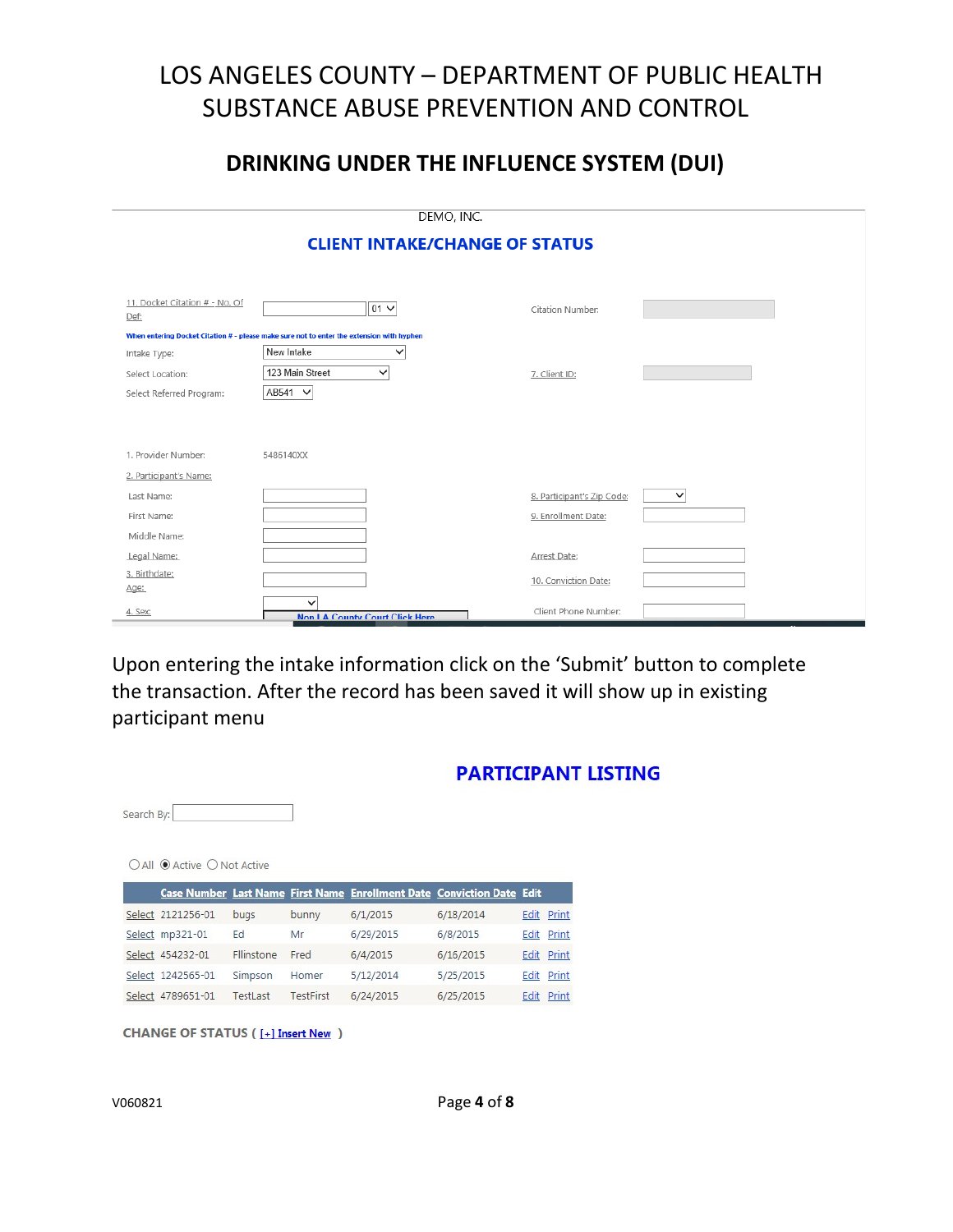## **DRINKING UNDER THE INFLUENCE SYSTEM (DUI)**

You can search the clients by first name, last name or case number.

|          | https://sapccis.ph.lacounty.gov/DUI/Intake/ProviderNewClientEntry2.aspx                                                                                                                                                                  |                                                                                           |                 | $- 0$                      | Search       | $\Omega$ +                 | 价 ☆ 戀 ●       |
|----------|------------------------------------------------------------------------------------------------------------------------------------------------------------------------------------------------------------------------------------------|-------------------------------------------------------------------------------------------|-----------------|----------------------------|--------------|----------------------------|---------------|
| SAPC DUI | $\times$                                                                                                                                                                                                                                 |                                                                                           |                 |                            |              |                            |               |
| File     | Edit View Favorites Tools Help                                                                                                                                                                                                           |                                                                                           |                 |                            |              |                            |               |
|          | G Google (2) 《 DPH Intranet (4) 《 DPH Intranet (3) 《 DPH Intranet (2) 《 DPH Intranet G Google <sup>2</sup> Anaheim Home Prices an <sup>2</sup> Rental Property Investing <sup>2</sup> mylacounty ■ PH DIR <sup>2</sup> Suggested Sites ▼ |                                                                                           |                 |                            |              |                            | $\rightarrow$ |
|          |                                                                                                                                                                                                                                          |                                                                                           |                 |                            |              | <b>Welcome Demouser:</b> [ |               |
|          | Participant Information<br>Home                                                                                                                                                                                                          | Provider Reports                                                                          | Change Password | <b>User Manual</b>         |              |                            | ∧             |
|          |                                                                                                                                                                                                                                          | Remittance Report                                                                         |                 |                            |              |                            |               |
|          |                                                                                                                                                                                                                                          | <b>Enrollment Summary</b>                                                                 | MO, INC.        |                            |              |                            |               |
|          |                                                                                                                                                                                                                                          | <b>State Quarterly Report</b>                                                             |                 |                            |              |                            |               |
|          |                                                                                                                                                                                                                                          | <b>Find Enrolled Client List</b>                                                          |                 | <b>CHANGE OF STATUS</b>    |              |                            |               |
|          |                                                                                                                                                                                                                                          | Change of Program Client List                                                             |                 |                            |              |                            |               |
|          |                                                                                                                                                                                                                                          | <b>Transfer Client List</b>                                                               |                 |                            |              |                            |               |
|          | 11. Docket Citation # - No. Of                                                                                                                                                                                                           | $01 \vee$                                                                                 |                 | Citation Number:           |              |                            |               |
|          | Def:                                                                                                                                                                                                                                     |                                                                                           |                 |                            |              |                            |               |
|          |                                                                                                                                                                                                                                          | When entering Docket Citation # - please make sure not to enter the extension with hyphen |                 |                            |              |                            |               |
|          | Intake Type:                                                                                                                                                                                                                             | New Intake                                                                                | $\checkmark$    |                            |              |                            |               |
|          | Select Location:                                                                                                                                                                                                                         | 123 Main Street<br>$\checkmark$                                                           |                 | 7. Client ID:              |              |                            |               |
|          | Select Referred Program:                                                                                                                                                                                                                 | AB541 V                                                                                   |                 |                            |              |                            |               |
|          |                                                                                                                                                                                                                                          |                                                                                           |                 |                            |              |                            |               |
|          |                                                                                                                                                                                                                                          |                                                                                           |                 |                            |              |                            |               |
|          | 1. Provider Number:                                                                                                                                                                                                                      | 5486140XX                                                                                 |                 |                            |              |                            |               |
|          | 2. Participant's Name:                                                                                                                                                                                                                   |                                                                                           |                 |                            |              |                            |               |
|          |                                                                                                                                                                                                                                          |                                                                                           |                 |                            | $\checkmark$ |                            |               |
|          | Last Name:                                                                                                                                                                                                                               |                                                                                           |                 | 8. Participant's Zip Code: |              |                            |               |
|          | First Name:                                                                                                                                                                                                                              |                                                                                           |                 | 9. Enrollment Date:        |              |                            |               |
|          | Middle Name:<br>https://sapccis.ph.lacounty.gov/DUI/Summary/Blank.aspx                                                                                                                                                                   |                                                                                           |                 |                            |              |                            |               |
|          |                                                                                                                                                                                                                                          |                                                                                           |                 | Arrest Date:               |              | Desktop " へ 口 ● (1) な      | 2:08 PM       |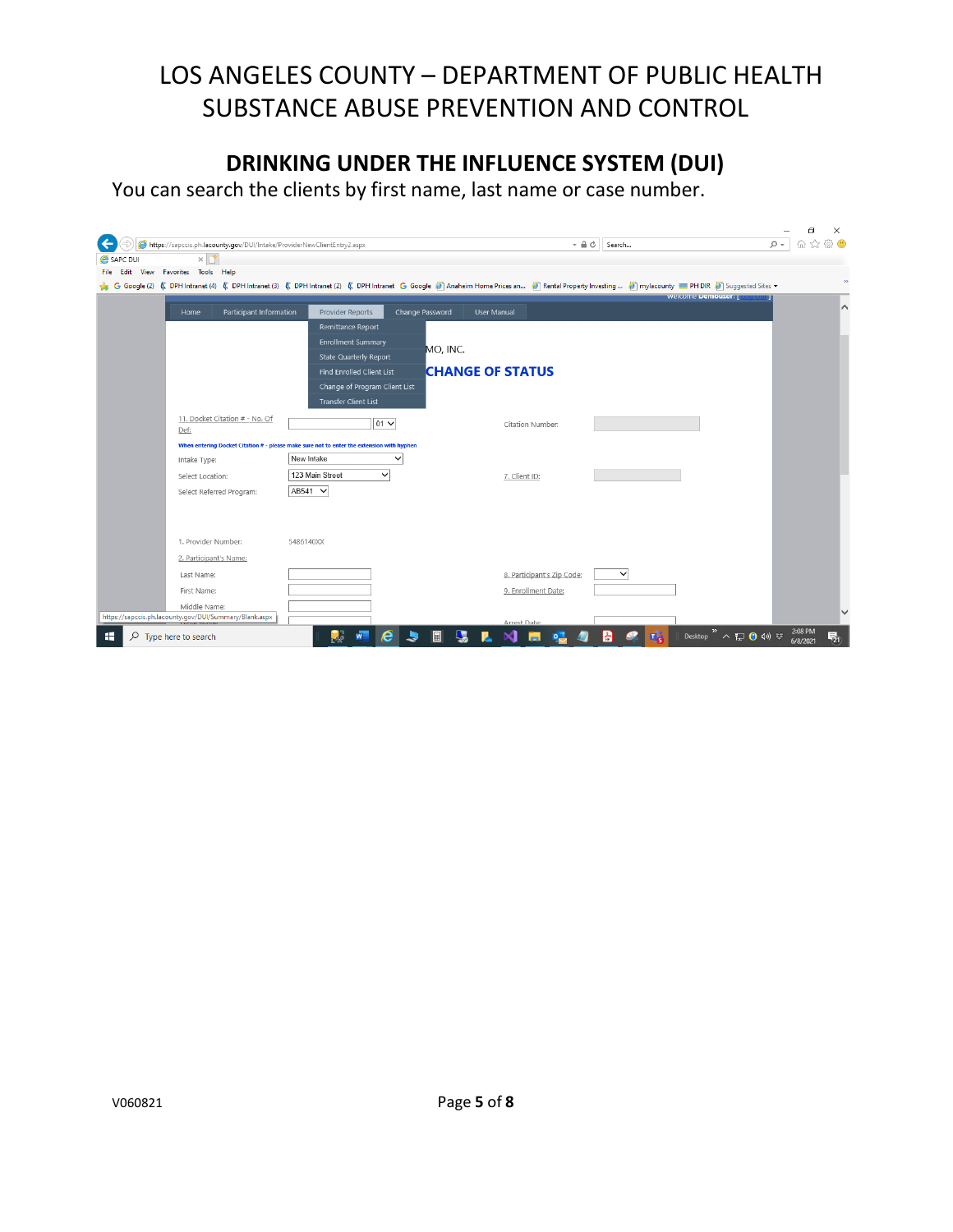## **DRINKING UNDER THE INFLUENCE SYSTEM (DUI)**

### **Provider Report Menu**

- 1) Remittance Report
- 2) Enrollment Summary
- 3) State Quarterly Report
- 4) Find Enrolled Client List
- 5) Change of Program Client List
- 6) Transfer Client List

Provider Report menu actually provides various reports based on client input. Please revieweach and every item to get an idea of these reports functionality and usefulness.

Actual Summary:

|                                                    |                      |                      |                 |              | COUNTY OF LOS ANGELES - DEPARTMENT OF PUBLIC HEALTH<br>SUBSTANCE ABUSE PREVENTION AND CONTROL<br>Summary of Services Remittance Report<br>DRIVER SAFETY AWARENESS PROGRAM, INC.<br>For the Month of: $07/2014$ $\vee$ |                     |              |            |                               |                     |            |              |          |            |           |              |                 |            |
|----------------------------------------------------|----------------------|----------------------|-----------------|--------------|-----------------------------------------------------------------------------------------------------------------------------------------------------------------------------------------------------------------------|---------------------|--------------|------------|-------------------------------|---------------------|------------|--------------|----------|------------|-----------|--------------|-----------------|------------|
|                                                    | AB541                |                      | AB762           |              | AB1353                                                                                                                                                                                                                |                     | SB38         |            | SB1176                        |                     | SB1365     |              | PC1000   |            | PC1210    |              |                 | Total      |
|                                                    | Month                |                      | YTD Month YTD   |              |                                                                                                                                                                                                                       |                     |              |            | Month YTD Month YTD Month YTD |                     | Month YTD  |              | Month    | <b>YTD</b> | Month YTD |              | Month           | <b>YTD</b> |
| <b>A. ADMISSIONS</b>                               |                      |                      |                 |              |                                                                                                                                                                                                                       |                     |              |            |                               |                     |            |              |          |            |           |              |                 |            |
| . Participants Admitted                            | $^{\circ}$           |                      | $^{\circ}$      |              | $\Omega$                                                                                                                                                                                                              | $\circ$             | $\mathbf{0}$ | $^{\circ}$ | $\mathbf{0}$                  |                     | $\circ$    | $^{\circ}$   | $\Omega$ | $\circ$    | $\circ$   | $^{\circ}$   | Λ               |            |
| 2. Transfers                                       | $^{\circ}$           | O                    | $^{0}$          | $\theta$     | $\Omega$                                                                                                                                                                                                              | $\Omega$            | $\circ$      | $\circ$    | $^{\circ}$                    | $\theta$            | $\circ$    | 0            | $\Omega$ | $\sigma$   | $\Omega$  | $\mathbf{0}$ | $\bf{0}$        | $\bf{0}$   |
| <b>B. STATUS</b>                                   |                      |                      |                 |              |                                                                                                                                                                                                                       |                     |              |            |                               |                     |            |              |          |            |           |              |                 |            |
| 1. Completions                                     | $^{\circ}$           | $\Omega$             | $\theta$        | $\Omega$     | $\Omega$                                                                                                                                                                                                              | $\Omega$            | $^{\circ}$   | O.         | $^{\circ}$                    | $\Omega$            | $^{\circ}$ | $\Omega$     |          |            |           |              | $\mathbf{0}$    | $^{\circ}$ |
| 2. Transfers to LA                                 | $^{\circ}$           | $\circ$              | $\theta$        | $\circ$      | $\alpha$                                                                                                                                                                                                              | $\circ$             | $\circ$      | $\alpha$   | $\circ$                       | $\alpha$            | $\circ$    | $^{\circ}$   |          |            |           |              | $\circ$         | $^{\circ}$ |
| 3. Transfers Outside LA                            | $\Omega$             | $\ddot{\phantom{a}}$ | $\ddot{\rm{o}}$ | $\circ$      | Ō.                                                                                                                                                                                                                    | $\ddot{\mathrm{o}}$ | $\Omega$     | $\circ$    | ō                             | Ö.                  | $\circ$    | $\circ$      |          |            |           |              | $\Omega$        | ō          |
| Deceased                                           | $\circ$              | $\circ$              | $\theta$        | $\mathbf{0}$ | $\theta$                                                                                                                                                                                                              | $\Omega$            | $\Omega$     | $\theta$   | $\ddot{\mathbf{0}}$           | $\ddot{\text{o}}$   | $\theta$   | $^{0}$       |          |            |           |              | $\Omega$        | $\Omega$   |
| Referred Back to Court                             | 0                    | $\circ$              | $\theta$        | $\circ$      | $\Omega$                                                                                                                                                                                                              | $\circ$             | $^{\circ}$   | $\Omega$   | $\theta$                      | $\Omega$            | $\circ$    | $\mathbf{0}$ |          |            |           |              | $^{\circ}$      | 0          |
| 6. Re-enrolled                                     | $^{\circ}$           | $\ddot{\rm{o}}$      | ō               |              | Ō.                                                                                                                                                                                                                    | $\alpha$            | $\alpha$     | $\circ$    | o.                            | $\ddot{\mathbf{O}}$ | 0          | $\circ$      |          |            |           |              | $\ddot{\rm{o}}$ |            |
| 7. Terminated By the Court                         | $\Omega$             | $\Delta$             | $\theta$        | $\Omega$     | $\Omega$                                                                                                                                                                                                              | $\ddot{\mathbf{0}}$ | $\Omega$     | O.         | $\Omega$                      | $\theta$            | $\Omega$   | $\circ$      |          |            |           |              | $\Omega$        | $\circ$    |
| <b>C. ADMINISTRATIVE FEES</b>                      |                      |                      |                 |              |                                                                                                                                                                                                                       |                     |              |            |                               |                     |            |              |          |            |           |              |                 |            |
| Total Admissons                                    | $^{\circ}$           |                      | û               |              | $^{\circ}$                                                                                                                                                                                                            | $\Omega$            | $\alpha$     | $\circ$    | $\circ$                       |                     | $\Omega$   | $^{\circ}$   | $\Omega$ | $\Omega$   | $\Omega$  | $\Omega$     | n               |            |
| 2. Less: Total GR/Indigent                         | $\ddot{\phantom{a}}$ | O.                   | ō               | $\theta$     | $\Omega$                                                                                                                                                                                                              | $\circ$             | $\circ$      | $\circ$    | $\ddot{\phantom{1}}$          |                     | $\circ$    | $^{\circ}$   | $\Omega$ | $\Omega$   | $\theta$  | $\Omega$     | $\alpha$        |            |
| 3. Total Non Indigent                              | 0                    |                      | $\theta$        |              | $\Omega$                                                                                                                                                                                                              | $\theta$            | 0            | $\circ$    | $\Omega$                      |                     | $\Omega$   | $^{\circ}$   | $\alpha$ | $\Omega$   | $\Omega$  | $\circ$      | 0               |            |
| 4. Administration Fee                              | \$21.00              |                      | \$21.00         |              | \$21.00                                                                                                                                                                                                               |                     | \$46.00      |            | \$21.00                       |                     | \$46.00    |              | n/a      |            | n/a       |              |                 |            |
| Prior Period Adjustment                            | $\Omega$             | $\Omega$             | $^{\circ}$      | $\theta$     | $\Omega$                                                                                                                                                                                                              | $\Omega$            | $\Omega$     | $\Omega$   | $\Omega$                      | $\theta$            | $\Omega$   | $\Omega$     |          |            |           |              | $\Omega$        | $^{\circ}$ |
| Amount Due<br>ĸ                                    | 0.00                 | 21.00                | 0.00            | 21.00        | 0.00                                                                                                                                                                                                                  | 0.00                | 0.00         | 0.00       | 0.00                          | 21.00               | 0.00       | 0.00         |          |            |           |              | \$0.00          | \$63.00    |
| 6. Total Paid (New Payment Received, View History) |                      |                      |                 |              |                                                                                                                                                                                                                       |                     |              |            |                               |                     |            |              |          |            |           |              | \$0             | \$0        |
| 7. Balance                                         |                      |                      |                 |              |                                                                                                                                                                                                                       |                     |              |            |                               |                     |            |              |          |            |           |              | 0.00            | $-63.00$   |

Year to Date (YTD) as of: 6/29/2015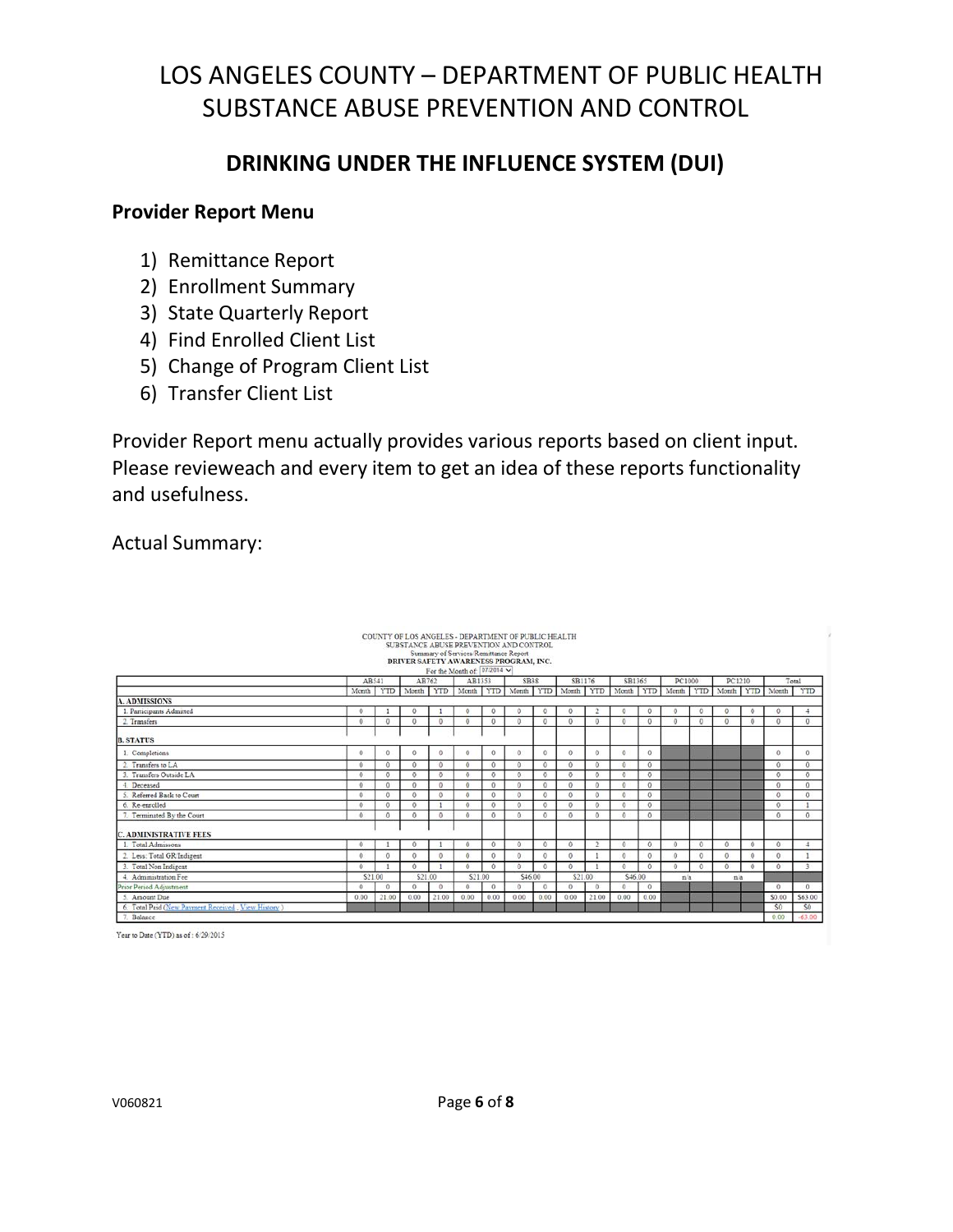### **DRINKING UNDER THE INFLUENCE SYSTEM (DUI)**

Enrollment Summary:

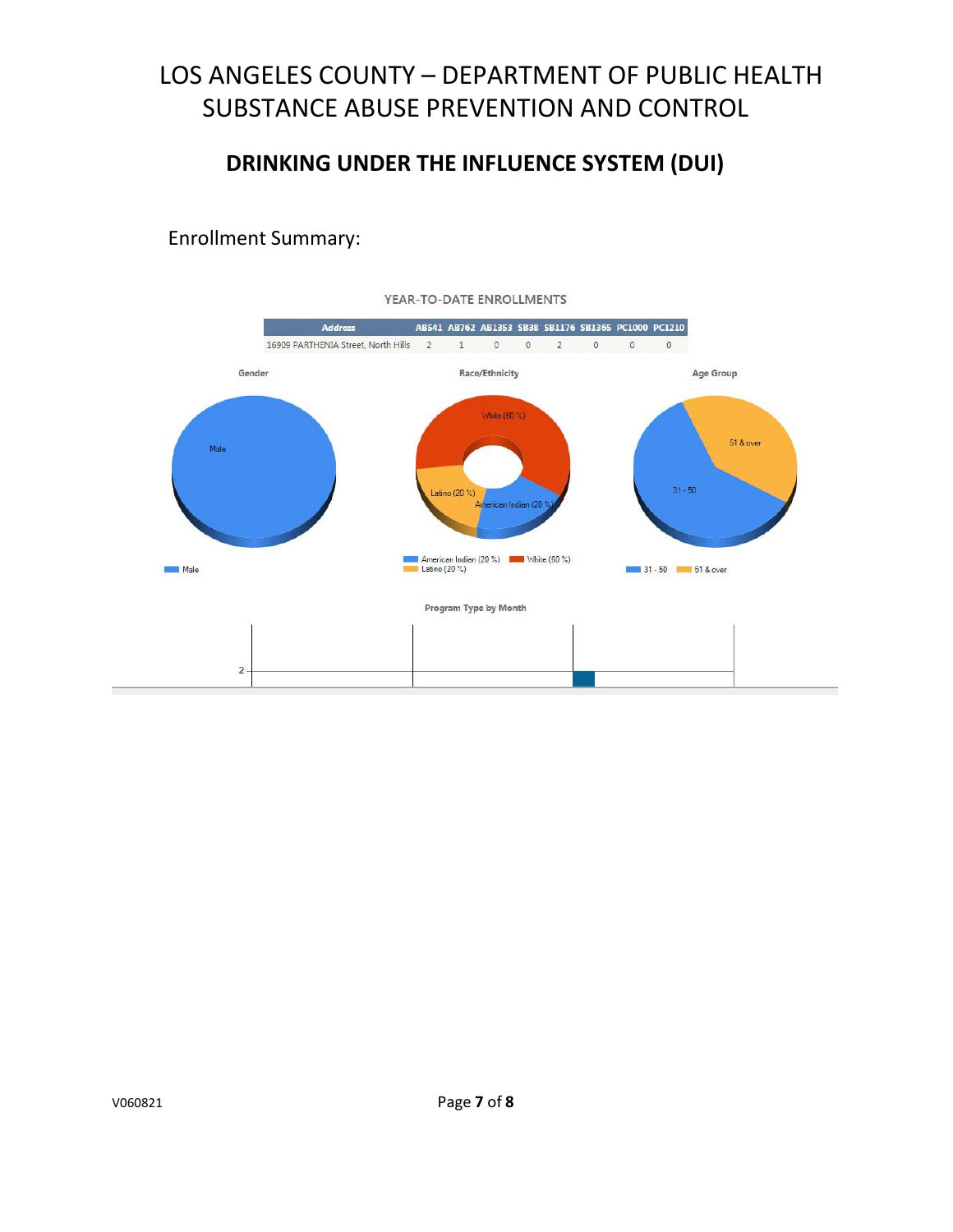### **DRINKING UNDER THE INFLUENCE SYSTEM (DUI)**

### Quarterly Summary:

| Location:                       |                                                                                                                                                                                                                                                                                 | 16909 PARTHENIA Street, North Hills 91343 V | Program: AB541                      |                                         | $\checkmark$                           |      | Fiscal Year: FY20132014 V                                                        | $QTR: 1QTR \nabla$ |  |  |  |  |
|---------------------------------|---------------------------------------------------------------------------------------------------------------------------------------------------------------------------------------------------------------------------------------------------------------------------------|---------------------------------------------|-------------------------------------|-----------------------------------------|----------------------------------------|------|----------------------------------------------------------------------------------|--------------------|--|--|--|--|
| $\mathbb{I}$                    | of $1 \quad \triangleright \quad \triangleright$<br>1                                                                                                                                                                                                                           | 4<br>100%<br>◡                              |                                     | Find   Next                             |                                        | 風 ②曲 |                                                                                  |                    |  |  |  |  |
|                                 | State of California - Health and Human Services Agency                                                                                                                                                                                                                          |                                             | <b>FIRST OFFENDER PROGRAM</b>       |                                         |                                        |      | Department of Health Care Services<br>Substance Use Disorder Compliance Division |                    |  |  |  |  |
|                                 | QUARTERLY LICENSING AND PARTICIPANT ENROLLMENT REPORT<br>INSTRUCTIONS: This form is to be used for computing quarterly licensing fees due and reporting enrollment and<br>participant data for the respective DUI program. See reverse for completing and mailing instructions. |                                             |                                     |                                         |                                        |      |                                                                                  |                    |  |  |  |  |
|                                 |                                                                                                                                                                                                                                                                                 |                                             | PART 1 - PROVIDER INFORMATION       |                                         |                                        |      |                                                                                  |                    |  |  |  |  |
|                                 | 1. Program Name (as shown on DHCS license)                                                                                                                                                                                                                                      |                                             |                                     |                                         |                                        |      | <b>DHCS License Number</b>                                                       |                    |  |  |  |  |
|                                 | DRIVER SAFETY AWARENESS PROGRAM, INC.                                                                                                                                                                                                                                           |                                             |                                     |                                         |                                        |      |                                                                                  |                    |  |  |  |  |
|                                 | 2. Street Address                                                                                                                                                                                                                                                               |                                             |                                     |                                         |                                        |      |                                                                                  |                    |  |  |  |  |
|                                 | 16909 PARTHENIA Street                                                                                                                                                                                                                                                          |                                             |                                     |                                         |                                        |      |                                                                                  |                    |  |  |  |  |
|                                 | 3. City                                                                                                                                                                                                                                                                         |                                             | County                              |                                         | Zip Code                               |      |                                                                                  |                    |  |  |  |  |
|                                 | North Hills                                                                                                                                                                                                                                                                     |                                             | Los Angeles                         | 91343                                   |                                        |      |                                                                                  |                    |  |  |  |  |
|                                 | 4. Contact Person                                                                                                                                                                                                                                                               |                                             |                                     | Telephone                               |                                        |      |                                                                                  |                    |  |  |  |  |
|                                 |                                                                                                                                                                                                                                                                                 |                                             |                                     |                                         | (818) 830-8870                         |      |                                                                                  |                    |  |  |  |  |
|                                 |                                                                                                                                                                                                                                                                                 |                                             | PART 2 - LICENSE FEE COMPUTATION    |                                         |                                        |      |                                                                                  |                    |  |  |  |  |
|                                 | 5. Check quarter for which your are reporting.                                                                                                                                                                                                                                  |                                             |                                     | <b>Fiscal Year: 2013-2014</b>           |                                        |      |                                                                                  |                    |  |  |  |  |
|                                 | [x] 1st Quarter<br>(July 1 - Sept 30)                                                                                                                                                                                                                                           | [12nd Quarter<br>(Oct 1 - Dec 31)           | [ ] 3rd Quarter<br>(Jan 1 - Mar 31) |                                         | [14th Quarter<br>(Apr 1 - June 30)     |      |                                                                                  |                    |  |  |  |  |
|                                 | 6. Enter months being reported                                                                                                                                                                                                                                                  |                                             |                                     |                                         | 7. Number of new participants enrolled |      |                                                                                  |                    |  |  |  |  |
| <b>TIRSH OFFIENDER PROGRAMM</b> |                                                                                                                                                                                                                                                                                 |                                             |                                     | a. First Offender<br>(V.C. 23152-23153) |                                        |      | b. Ages 18-20 Years<br>(V.C. 23140-2nd Offense)                                  |                    |  |  |  |  |
|                                 | July                                                                                                                                                                                                                                                                            |                                             |                                     | a.                                      | 0                                      | b.   | $\mathbf{0}$                                                                     |                    |  |  |  |  |
|                                 | August                                                                                                                                                                                                                                                                          |                                             |                                     | a.                                      | 0                                      | b.   | $\overline{0}$                                                                   |                    |  |  |  |  |
|                                 | September                                                                                                                                                                                                                                                                       |                                             |                                     | a.                                      | 0                                      | b.   | $\bf{0}$                                                                         |                    |  |  |  |  |
|                                 | 8. SUBTOTAL new participants enrolled                                                                                                                                                                                                                                           |                                             |                                     | a.                                      | 0                                      | b.   | $\overline{0}$                                                                   |                    |  |  |  |  |
|                                 | 9. TOTAL Licensing fee due (multiply line 8 by \$10.00)                                                                                                                                                                                                                         |                                             |                                     | a.                                      | \$0.00                                 | b.   | \$0.00                                                                           |                    |  |  |  |  |
|                                 |                                                                                                                                                                                                                                                                                 |                                             | PART 3 - STATISTICAL INFORMATION    |                                         |                                        |      |                                                                                  |                    |  |  |  |  |
|                                 |                                                                                                                                                                                                                                                                                 |                                             |                                     | a.                                      |                                        | b.   |                                                                                  |                    |  |  |  |  |
|                                 |                                                                                                                                                                                                                                                                                 |                                             |                                     |                                         |                                        |      |                                                                                  |                    |  |  |  |  |

State quarterly report is developed per some of your request to help automate additional work that you go through to prepare and submit to the state.